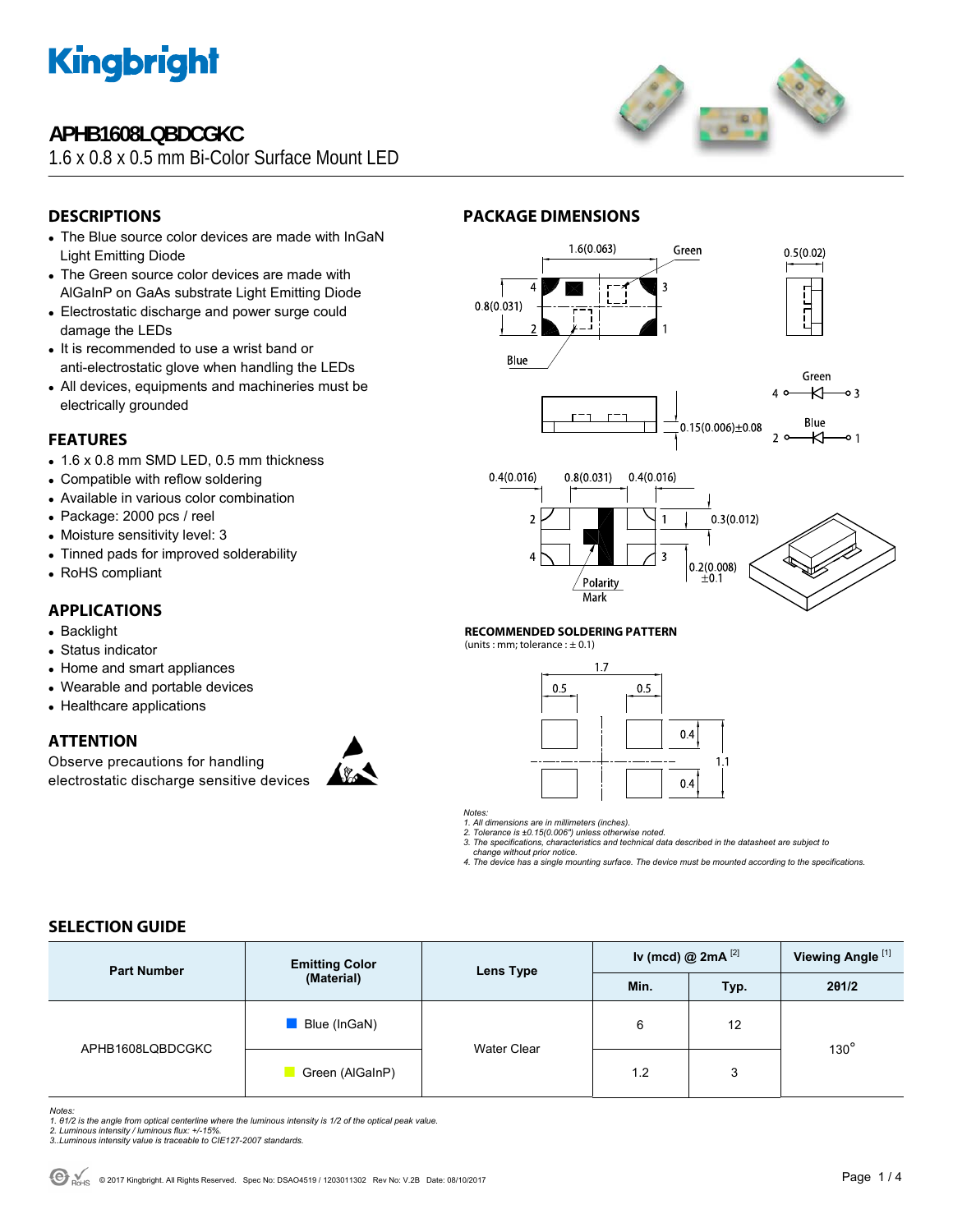## **ELECTRICAL / OPTICAL CHARACTERISTICS at TA=25°C**

| <b>Parameter</b>                                        | Symbol                     | <b>Emitting Color</b> | Value                    |              |          |             |
|---------------------------------------------------------|----------------------------|-----------------------|--------------------------|--------------|----------|-------------|
|                                                         |                            |                       | Min.                     | Typ.         | Max.     | <b>Unit</b> |
| Wavelength at Peak Emission $I_F$ = 2mA                 | $\Lambda_{\rm peak}$       | <b>Blue</b><br>Green  | $\overline{\phantom{a}}$ | 460<br>574   |          | nm          |
| Dominant Wavelength $I_F$ = 2mA                         | $\lambda_{\text{dom}}$ [1] | <b>Blue</b><br>Green  |                          | 465<br>570   |          | nm          |
| Spectral Bandwidth at 50% $\Phi$ REL MAX<br>$I_F = 2mA$ | Δλ                         | Blue<br>Green         | $\overline{\phantom{0}}$ | 25<br>20     |          | nm          |
| Capacitance                                             | C                          | <b>Blue</b><br>Green  | $\overline{\phantom{0}}$ | 100<br>15    |          | pF          |
| Forward Voltage $I_F$ = 2mA                             | $V_F$ <sup>[2]</sup>       | <b>Blue</b><br>Green  | 2.2<br>1.5               | 2.65<br>1.75 | 3<br>2.1 | v           |
| Reverse Current ( $V_R$ = 5V)                           | l <sub>R</sub>             | <b>Blue</b><br>Green  | $\overline{\phantom{a}}$ |              | 50<br>10 | uA          |

*Notes:* 

*1. The dominant wavelength (*λ*d) above is the setup value of the sorting machine. (Tolerance* λ*d : ±1nm. )* 

*2. Forward voltage: ±0.1V. 3. Wavelength value is traceable to CIE127-2007 standards.* 

*4. Excess driving current and / or operating temperature higher than recommended conditions may result in severe light degradation or premature failure.* 

### **ABSOLUTE MAXIMUM RATINGS at T<sub>A</sub>=25°C**

|                                         | Symbol                  | Value          |             |             |
|-----------------------------------------|-------------------------|----------------|-------------|-------------|
| <b>Parameter</b>                        |                         | <b>Blue</b>    | Green       | <b>Unit</b> |
| Power Dissipation                       | $P_D$                   | 120            | 75          | mW          |
| Reverse Voltage                         | $V_R$                   | 5              | 5           | v           |
| Junction Temperature                    | T,                      | 115            | 115         | $^{\circ}C$ |
| <b>Operating Temperature</b>            | $T_{op}$                | $-40$ to $+85$ | $^{\circ}C$ |             |
| Storage Temperature                     | $T_{\text{stg}}$        | $-40$ to $+85$ | $^{\circ}C$ |             |
| <b>DC Forward Current</b>               | IF.                     | 30             | 30          | mA          |
| <b>Peak Forward Current</b>             | $I_{FM}$ <sup>[1]</sup> | 150            | 150         | mA          |
| Electrostatic Discharge Threshold (HBM) |                         | 250            | 3000        | $\vee$      |

*Notes:* 

1. 1/10 Duty Cycle, 0.1ms Pulse Width.<br>2. Relative humidity levels maintained between 40% and 60% in production area are recommended to avoid the build-up of static electricity – Ref JEDEC/JESD625-A and JEDEC/J-STD-033.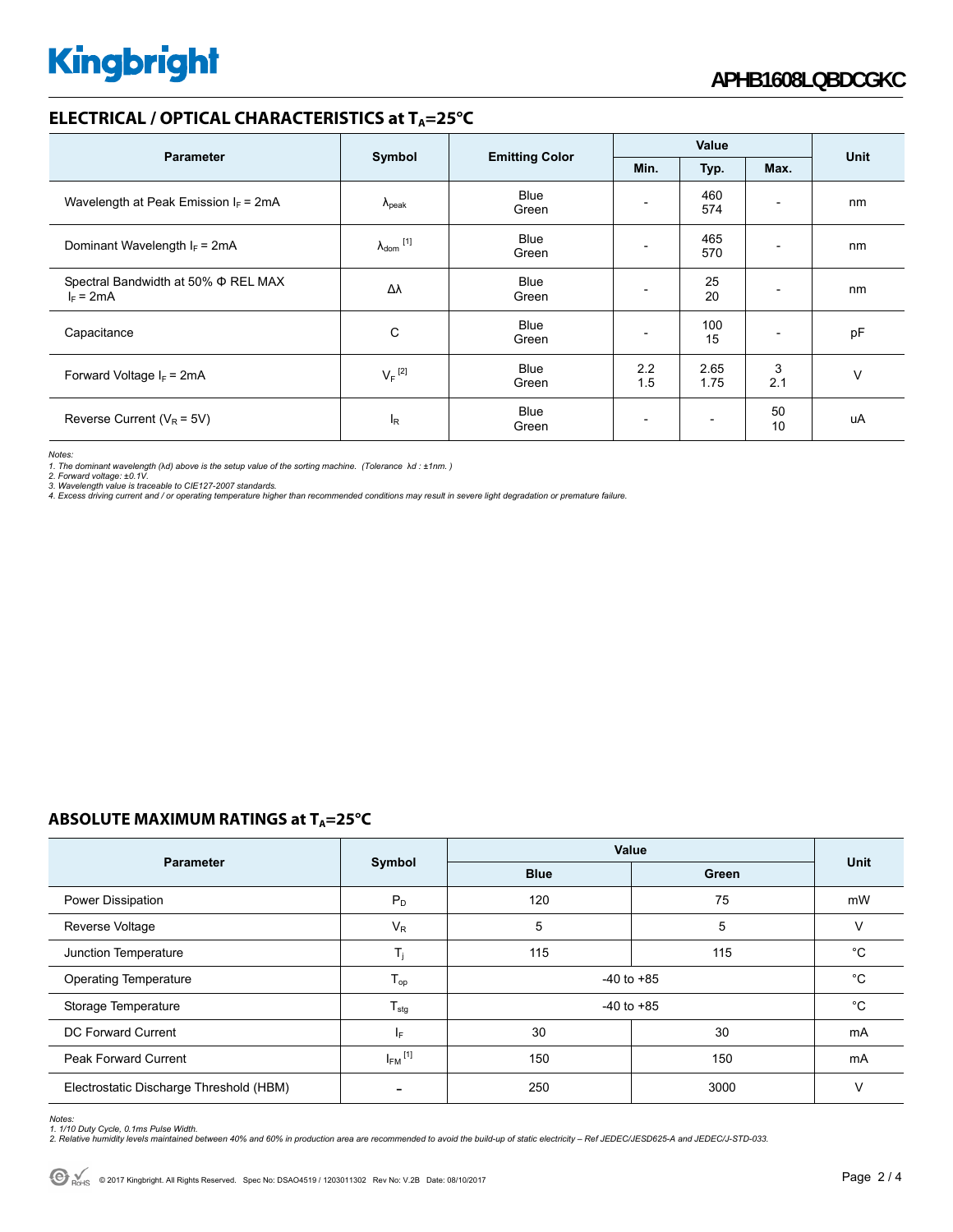# **Kingbright**

### **TECHNICAL DATA**



### **SPATIAL DISTRIBUTION**



**BLUE** 





 $\bigodot$ <sub>ROMS</sub> © 2017 Kingbright. All Rights Reserved. Spec No: DSAO4519 / 1203011302 Rev No: V.2B Date: 08/10/2017